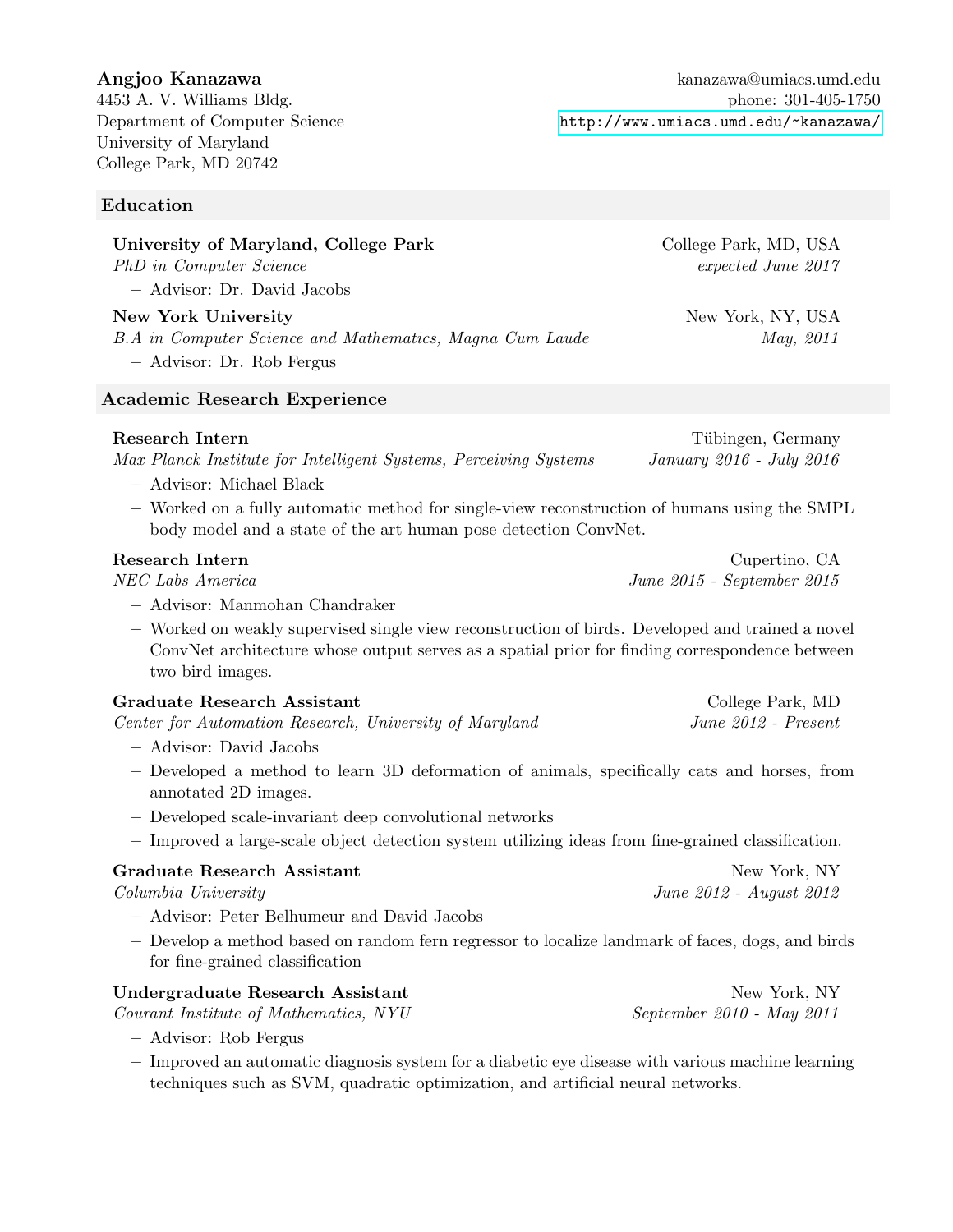#### Publications

3D Menagerie: Modeling the 3D shape and pose of animals Silvia Zuffi, Angjoo Kanazawa, David Jacobs, Michael J. Black CVPR 2017

Keep it SMPL: Automatic Estimation of 3D Human Pose and Shape from a Single Image Federica Bogo\*, Angjoo Kanazawa\*, Christoph Lassner, Peter Gehler, Javier Romero, Michael J. Black (\* equal contribution) ECCV 2016

WarpNet: Weakly Supervised Matching for Single-View Reconstruction Angjoo Kanazawa, David Jacobs, Manmohan Chandraker CVPR 2016

Learning 3D Articulation and Deformation using 2D Images Angjoo Kanazawa, Shahar Kovalsky, Ronen Basri, David Jacobs, Eurographics 2016 Günter Enderle Best Paper Award

Locally Scale-invariant Convolutional Neural Network Angjoo Kanazawa, Abhishek Sharma, David Jacobs, Deep Learning and Representation Learning Workshop: NIPS 2014

Affordance of Object Parts from Geometric Features Austin Myers, Angjoo Kanazawa, Cornelia Fermuller, Yiannis Aloimonos, RGB-D: Advanced Reasoning with Depth Cameras: RSS 2014, Vision Meets Cognition Workshop: CVPR 2014

Dog Breed Classification using Part Localization Jiongxin Liu, Angjoo Kanazawa, Peter Belhumeur, David Jacobs, ECCV, 2012

#### Employment History

| <b>Software Engineering Intern</b>                                  | Mountain View, CA      |
|---------------------------------------------------------------------|------------------------|
| Google X, Self-driving Car Team                                     | May 2014 - August 2014 |
| - Developed a Computer Vision system to recognize visual occluders. |                        |

| Technology Summer Analyst                                                                     | New York, NY           |
|-----------------------------------------------------------------------------------------------|------------------------|
| Goldman Sachs                                                                                 | May 2010 - August 2010 |
| - Implemented a backward compatible serialization system for archiving large-scale data effi- |                        |
| ciently.                                                                                      |                        |

| Web Developer                                       | New York, NY              |
|-----------------------------------------------------|---------------------------|
| New York University Wagner School of Public Service | September 2009 - May 2010 |
| Software Engineer Intern                            | New York, NY              |
| <i>IndustryNext, LLC</i>                            | May 2009 - August 2009    |
|                                                     |                           |

#### Patents

Detecting Out-of-Focus Images, Angjoo Kanazawa, Wan-Yen Lo, Abhijit Ogale, in preparation.

#### Talks

Dog Breed Classification using Part Localization, the 7th International Workshop on Robust Computer Vision (IWRCV), Osaka University, Japan, January 2013

Explicit Shape Regression, the Computer Vision Student Seminar, University of Maryland, College Park, September 2012

#### Teaching Experience

Spring 2012: (CMSC421) Introduction to Artificial Intelligence, University of Maryland